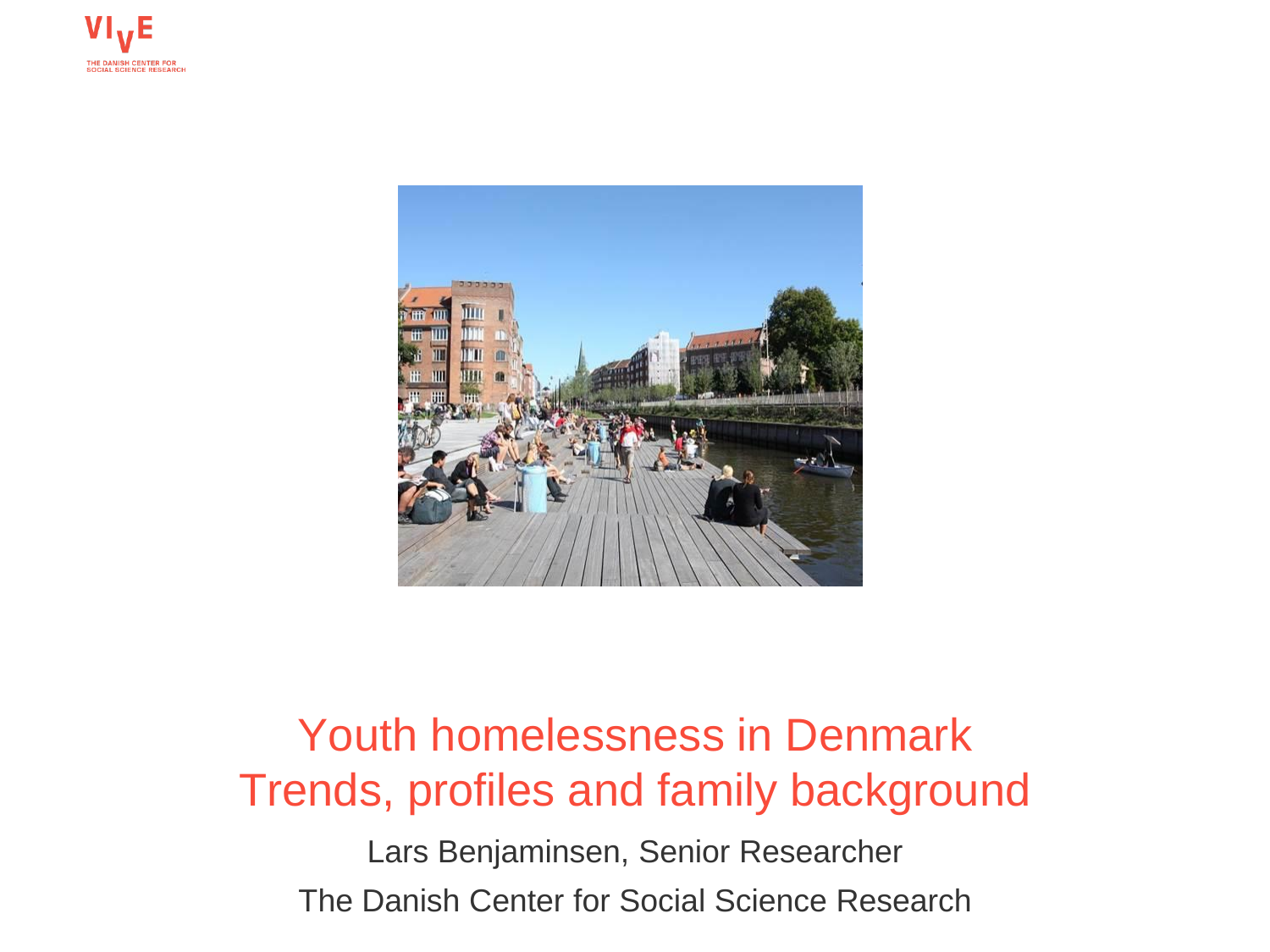

### Structure of presentation

Trends and profiles in youth homelessness

• Data from National homelessness count

Family background and pathways into youth homelessness

• Data from homeless shelters combined with administrative data on health, education and labour market attachment for both the young homeless people and their parents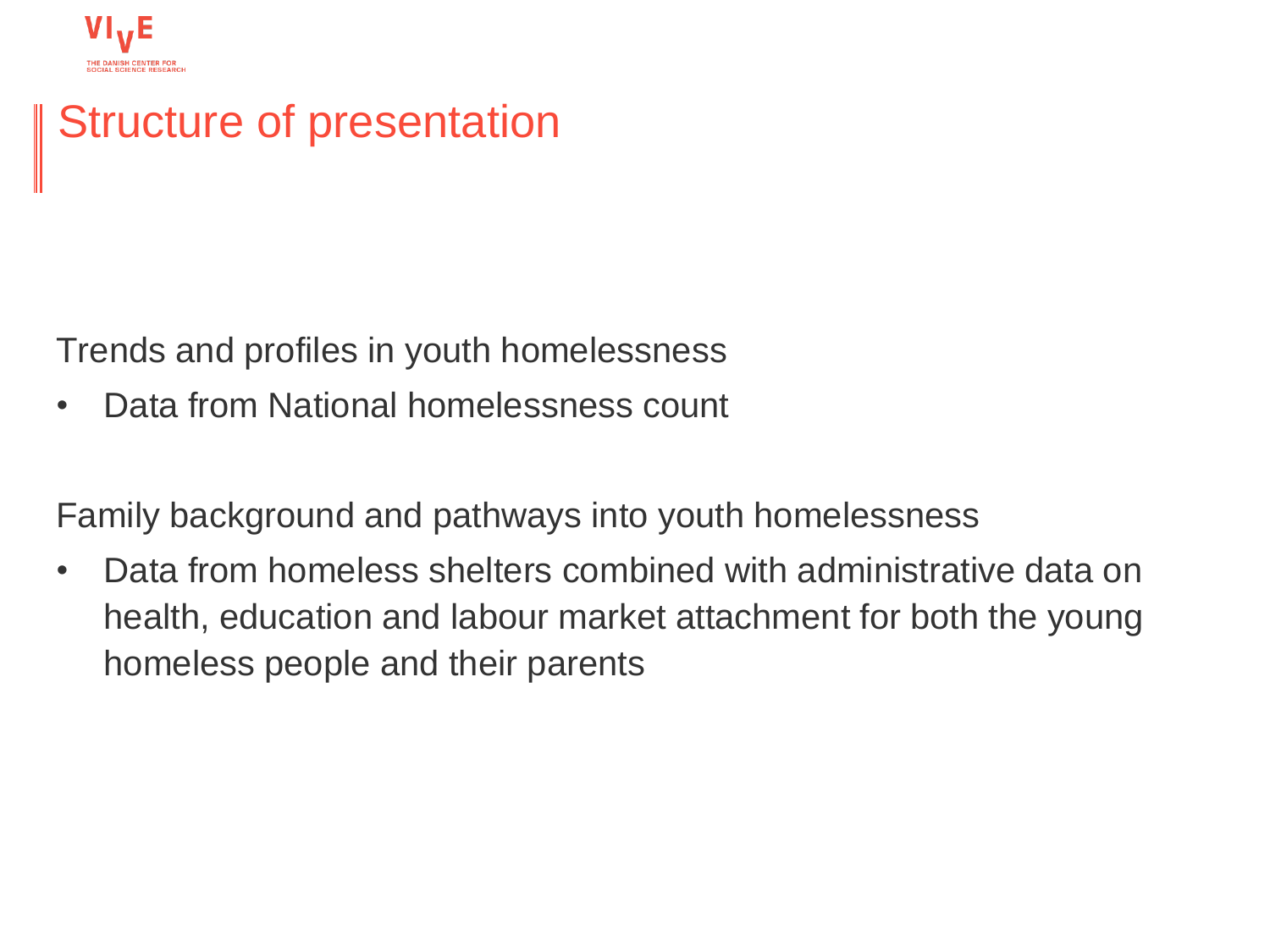

# Strong increase in youth homelessness in Denmark

National homelessness counts, point-in-time week count

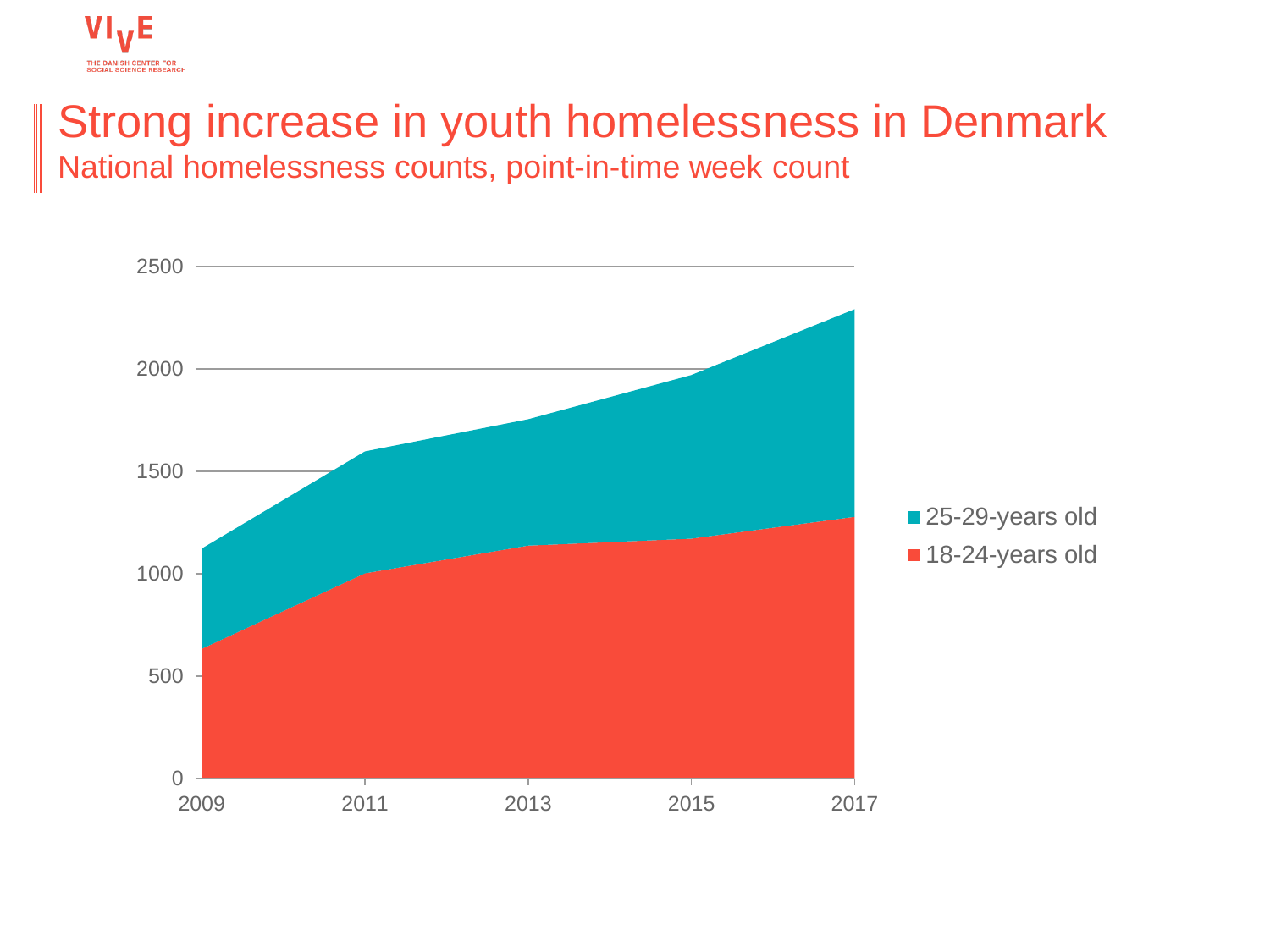

## Half of all young homeless people are sofa surfers

#### **18-24-years old**





#### ■ Street

- **Homeless** shelters
- Sofa surfers
- Short term transitional
- Other

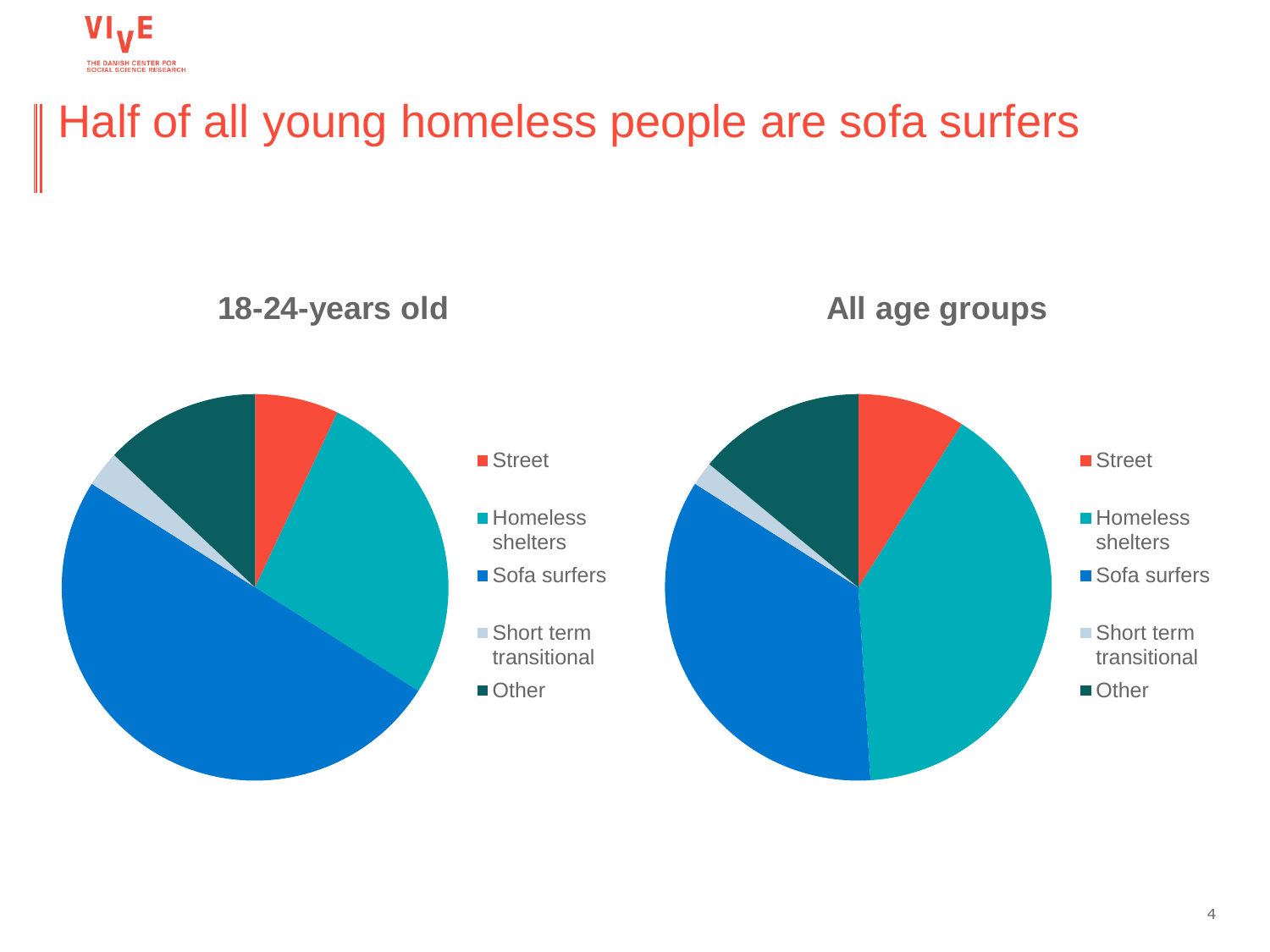

### High prevalence of mental illness and substance abuse problems amongst young homeless people 18-24-year old homeless men and women

| <b>Gender</b> | <b>Mental</b><br><b>illness</b> | <b>Substance</b><br>abuse<br>problems | <b>Hashish</b> | <b>Mental</b><br><b>illness</b><br>and/or<br>substance<br>abuse<br>problems | <b>Mental</b><br>illness and<br>substance<br>abuse<br>problems |
|---------------|---------------------------------|---------------------------------------|----------------|-----------------------------------------------------------------------------|----------------------------------------------------------------|
| <b>Men</b>    | 46                              | 61                                    | 53             | 74                                                                          | 29                                                             |
| <b>Women</b>  | 64                              | 34                                    | 28             | 75                                                                          |                                                                |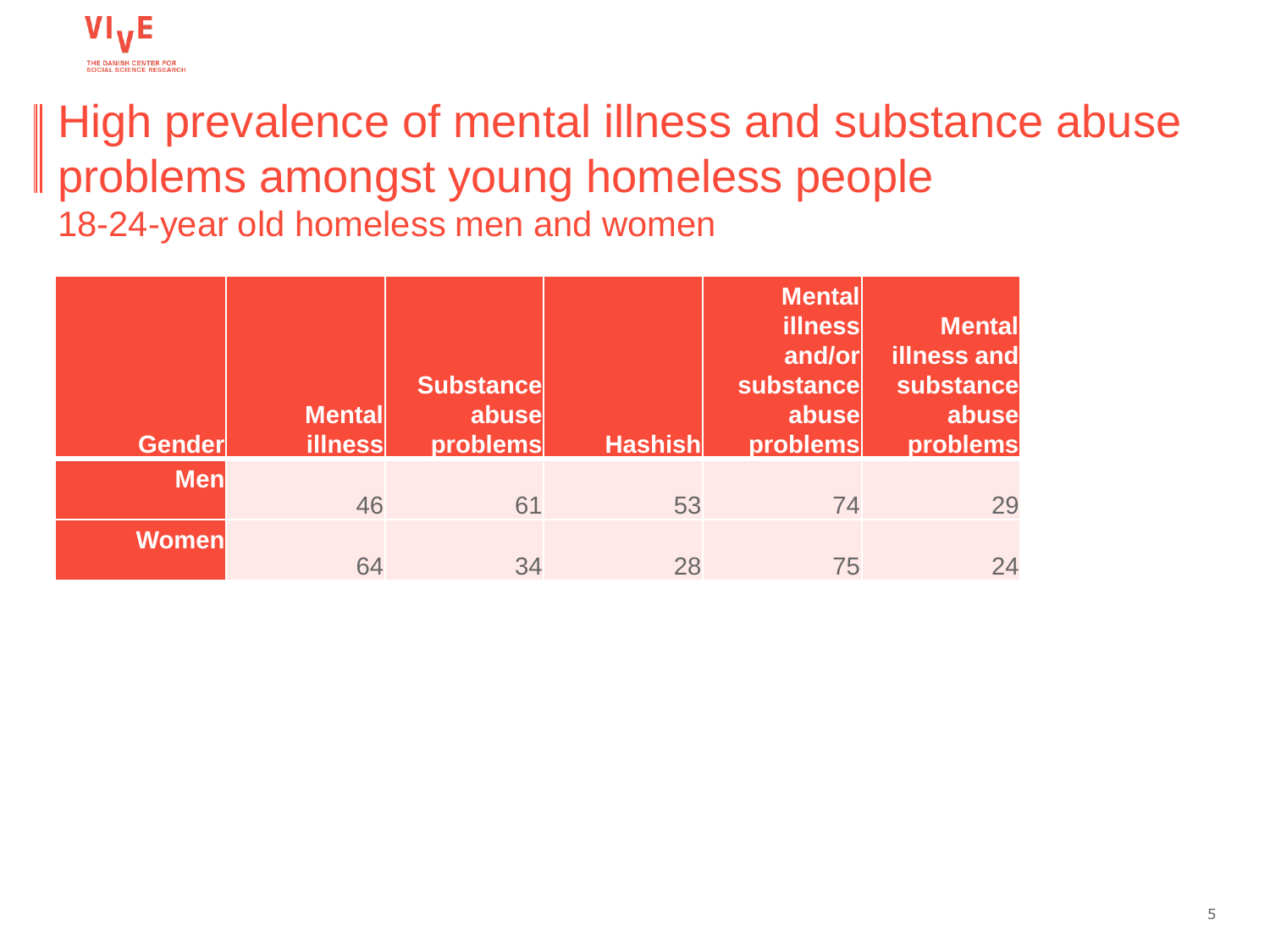

## Why is youth homelessness increasing?

Combination of individual and structural factors

### **Individual factors**

Increase in number of young people with mental health problems/ diagnosed with mental illness

Increase in substance abuse problems amongst young people – especially hashish and cocaine

### **Structural factors**

Vulnerable young people are affected by adverse structural factors

- Increasing housing shortage/lack of affordable housing
- Changes in welfare and support systems, lower social assistance benefits
- => Complex marginalisation processes and complex support needs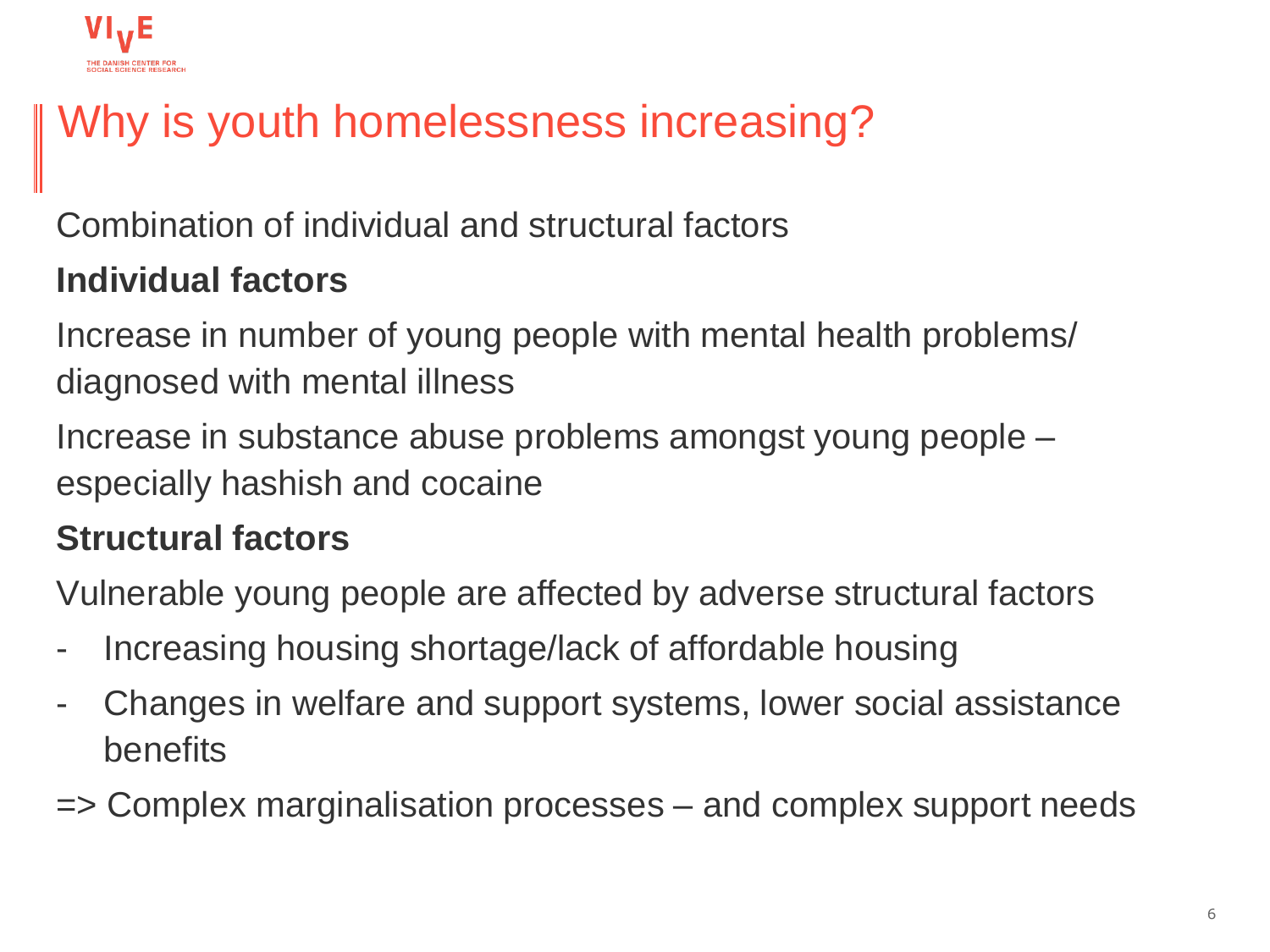

## The family background of young homeless people

What type of families do young homeless people come from?

How many young homeless people come from vulnerable families and how many come from "broader" social backgrounds?

How does family background relate to pathways into youth homelessness?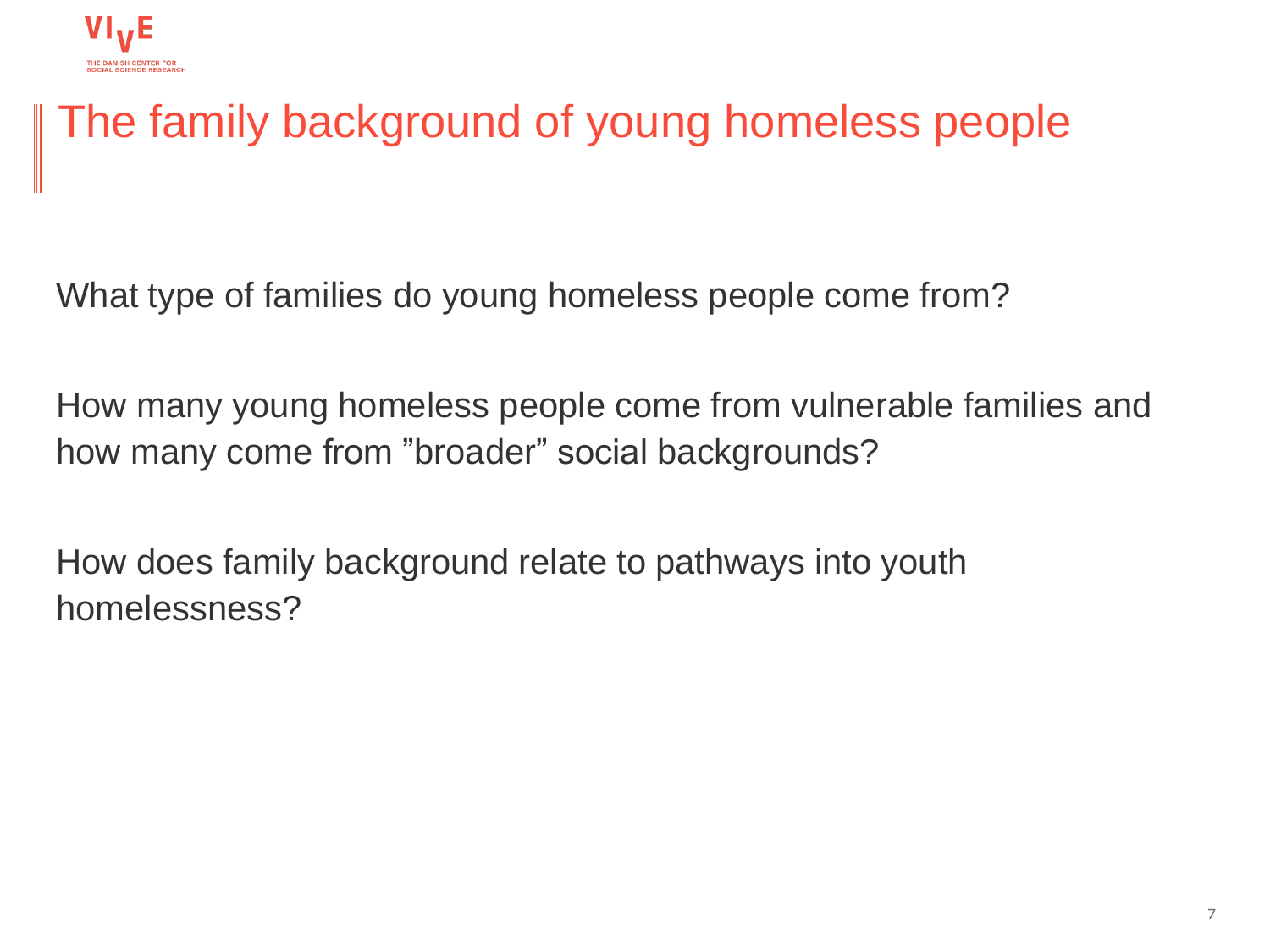

### Data

**Data sources:** Administrative register data from various parts of the welfare system

**Base population**: A full cohort of 62,660 18-year olds in 2007.

**Shelter users in the cohort:** 259 of the cohort used a homeless shelter from 2007-2011. Data from national client registration system in shelters. 193 of the 259 had full information on all variables included in the study

**Background variables**: Demographics, mental illness, drug addiction, alcohol addiction, NEET, placement out-of-home and other child welfare interventions

**Parents:** Mental illness, addiction, education, employment when young person was age 10, parents living together at age 10<sub>2-11-</sub>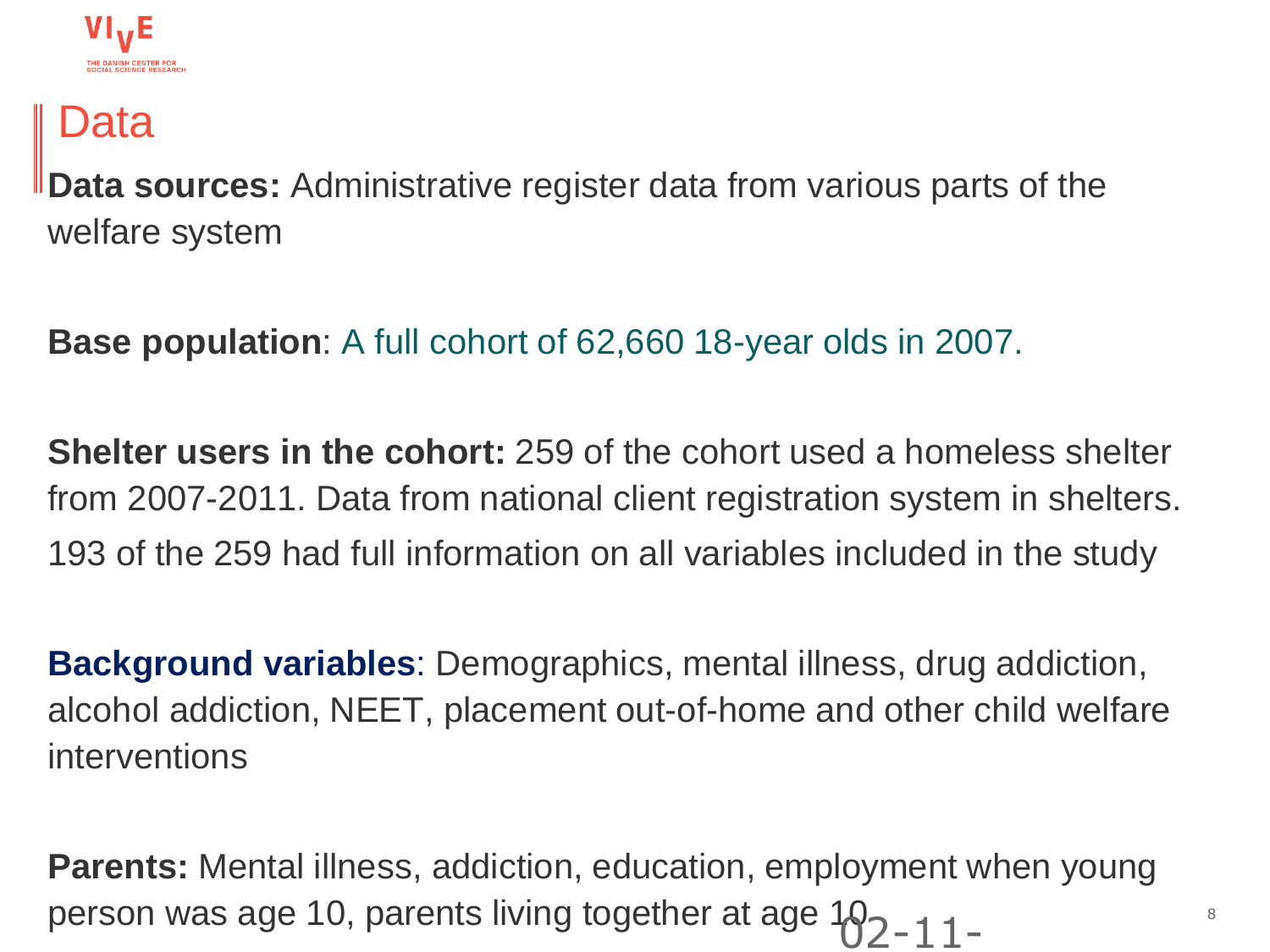#### **VI<sub>V</sub>E** THE DANISH CENTER FOR<br>SOCIAL SCIENCE RESEARCH

## Profile of the young shelter users parents compared to If the parents of non-shelter users (young people in the general population)

|                                    | Pct. of parents of<br>young male<br>shelter users | Pct. of parents of<br>young male non-<br>shelter users | Pct. of parents of<br>young female<br>shelter users | Pct. of parents of<br>young female non<br>shelter users |
|------------------------------------|---------------------------------------------------|--------------------------------------------------------|-----------------------------------------------------|---------------------------------------------------------|
| <b>Parents</b><br>education        |                                                   |                                                        |                                                     |                                                         |
| Compulsory                         | 32                                                | 11                                                     | 34                                                  | 11                                                      |
| <b>Vocational/short</b>            | 52                                                | 54                                                     | 53                                                  | 54                                                      |
| Medium/long                        | 16                                                | 36                                                     | 13                                                  | 36                                                      |
| <b>Other parental</b><br>variables |                                                   |                                                        |                                                     |                                                         |
| Not employed                       | 25                                                | 5                                                      | 26                                                  | 5                                                       |
| <b>Mental illness</b>              | 33                                                | 14                                                     | 43                                                  | 15                                                      |
| Substance abuse                    | 27                                                | 8                                                      | 34                                                  | 8                                                       |
| <b>Total N</b>                     | 146                                               | 27,903                                                 | 47                                                  | 26,415                                                  |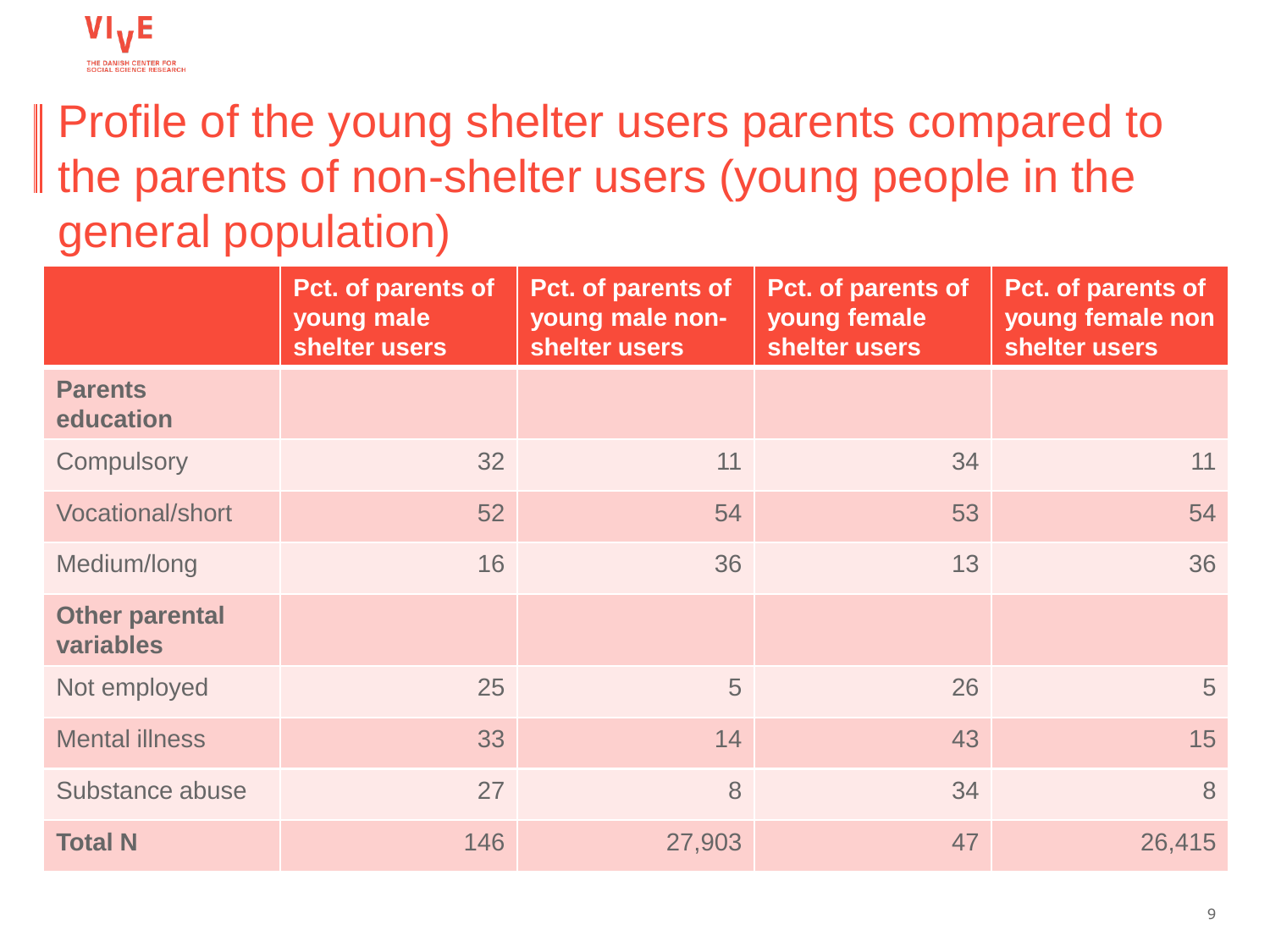

## Two different groups of homeless shelter users regarding parental background – cluster analysis

|                                                               | <b>Homeless young people</b><br>from vulnerable families<br>(Group 1, n=83) | <b>Homeless young people</b><br>from other families<br>(Group 2, n=110) |
|---------------------------------------------------------------|-----------------------------------------------------------------------------|-------------------------------------------------------------------------|
| Parent with mental illness*                                   | 74 %                                                                        | 6%                                                                      |
| Parent with substance abuse<br>problem <sup>*</sup>           | 58 %                                                                        | 6%                                                                      |
| Parent with mental illness and/or<br>substance abuse problem* | 89 %                                                                        | 13%                                                                     |
| Parent without work*                                          | 53 %                                                                        | 5%                                                                      |
| Parent compulsory education or<br>lower*                      | 40%                                                                         | 26 %                                                                    |
| Parent vocational education*                                  | 40%                                                                         | 62%                                                                     |
| Parent further education *                                    | 20%                                                                         | 12%                                                                     |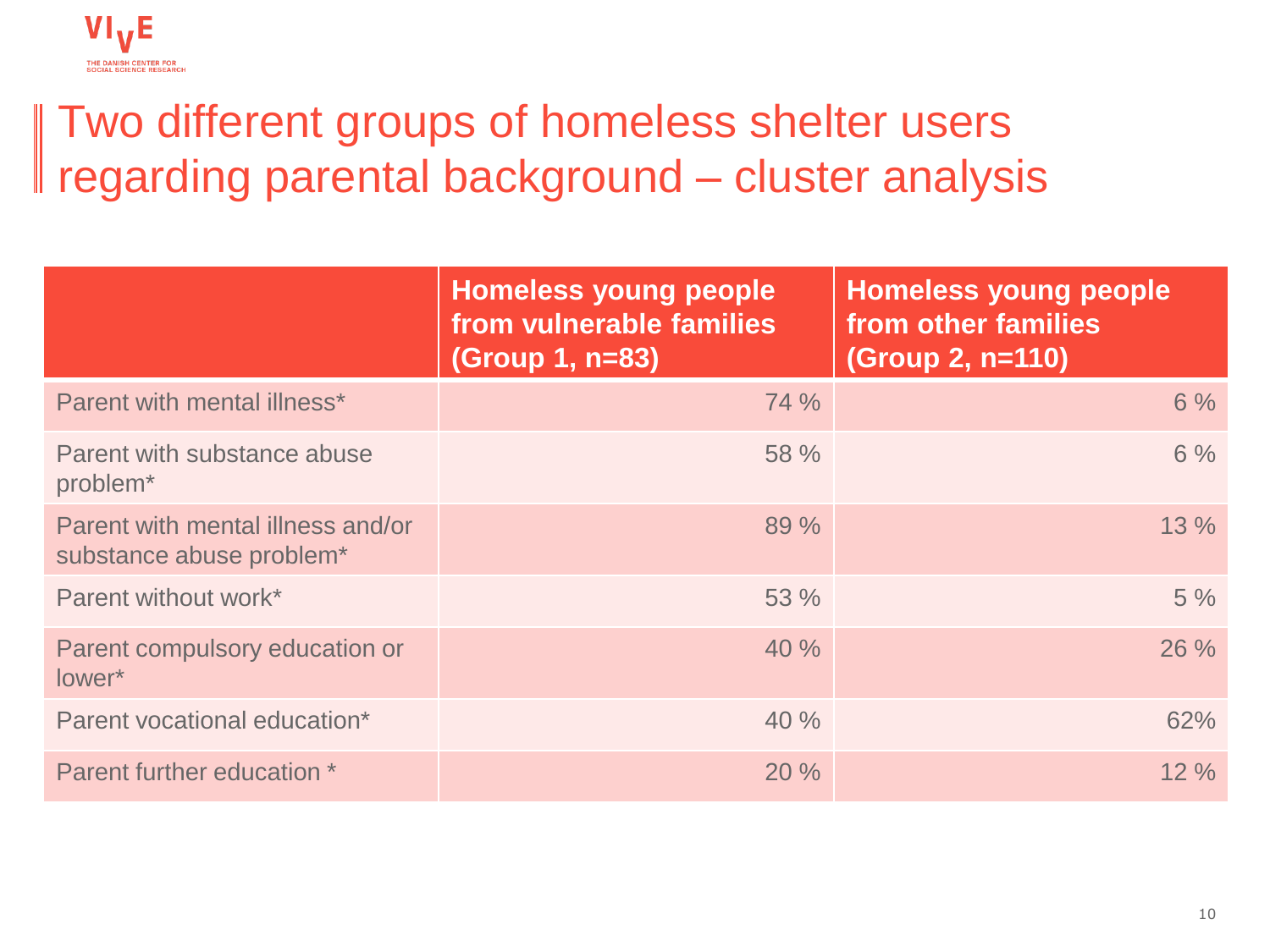

# Profile of the young homeless people in the two groups

|                                              | Young shelter users<br>from vulnerable families<br>(Group 1, n=83) | <b>Young shelter users</b><br>from other families<br>(Group 2, n=110) |
|----------------------------------------------|--------------------------------------------------------------------|-----------------------------------------------------------------------|
| Women                                        | 28 %                                                               | 22 %                                                                  |
| Fostercare in childhood                      | 72 %                                                               | 31 %                                                                  |
| Mental illness 18 years old                  | 39 %                                                               | 26 %                                                                  |
| Mental illness 23 years old                  | 75 %                                                               | 65 %                                                                  |
| Substance abuse 18 years old                 | 16 %                                                               | 15 %                                                                  |
| Substance abuse 23 years old                 | 55 %                                                               | 52 %                                                                  |
| Alcohol abuse 18 years old                   | 12 %                                                               | 12%                                                                   |
| Alcohol abuse abuse 23 years old             | 33 %                                                               | 29 %                                                                  |
| Substance abuse 23 years old                 | 65 %                                                               | 58 %                                                                  |
| Mental illness or sustance abuse 23 yo.      | 88 %                                                               | 86 %                                                                  |
| Dual diagnosis 23 yo. *                      | 52 %                                                               | 37 %                                                                  |
| Not in education or training (NEET) 18 yo. * | 76 %                                                               | 30 %                                                                  |
| Not in education or training (NEET) 18 yo. * | 87 %                                                               | 70 %<br>11                                                            |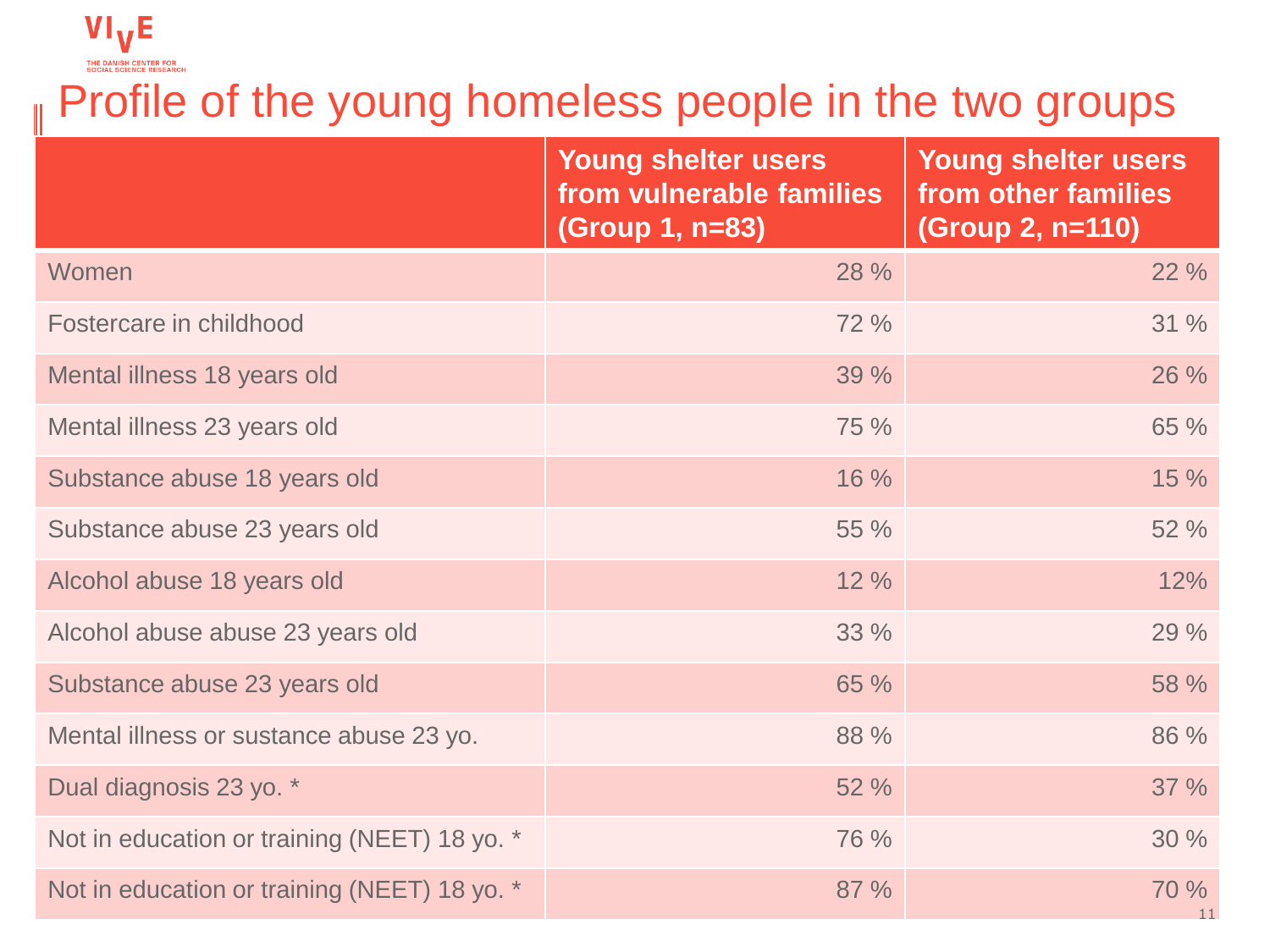

## Profile of the two groups of young homeless people

Group 1

The first group come from vulnerable families. Their parents often have mental illness or substance abuse problems and most parents in this group are unemployed. The young homeless people in this group have often been in foster care during childhood, and they drop out of school early. In early adulthood they have developed mental illness often in combination with sustance abuse problems.

### Group 2

The second group of young homeless people have broader social backgrounds. Their parents are employed and seldom have mental illness or substance abuse problems. However, these young people developed mental illness or substance abuse problems during adolesence and became homeless in early adulthood without strong predictors in their parental backgroup that they would develop severe social problems.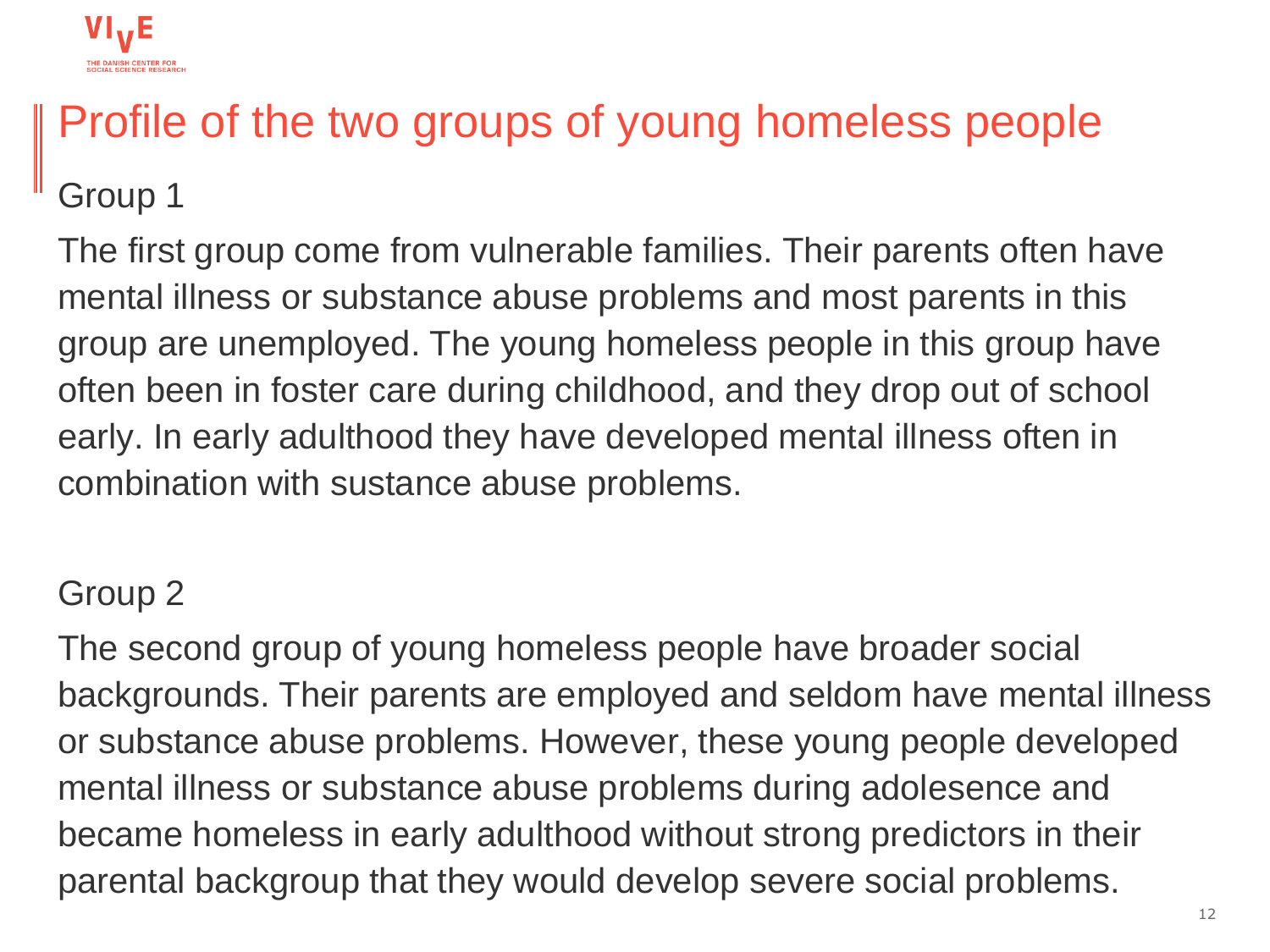

## Implications for prevention and early tracking

Prevention, tracking down and early intervention should not only focus on young people from vulnerable families and young people who were in foster care but also on young people from broader family backgrounds who have developed mental illness and/or substance abuse problems during adolecense.

While young homeless people from vulnerable families often have been known in the welfare system from early age, there are indications that young homeless people from broader social backgrounds show up later during adolecense – e.g in the youth psychiatric system or in the substance abuse treatment system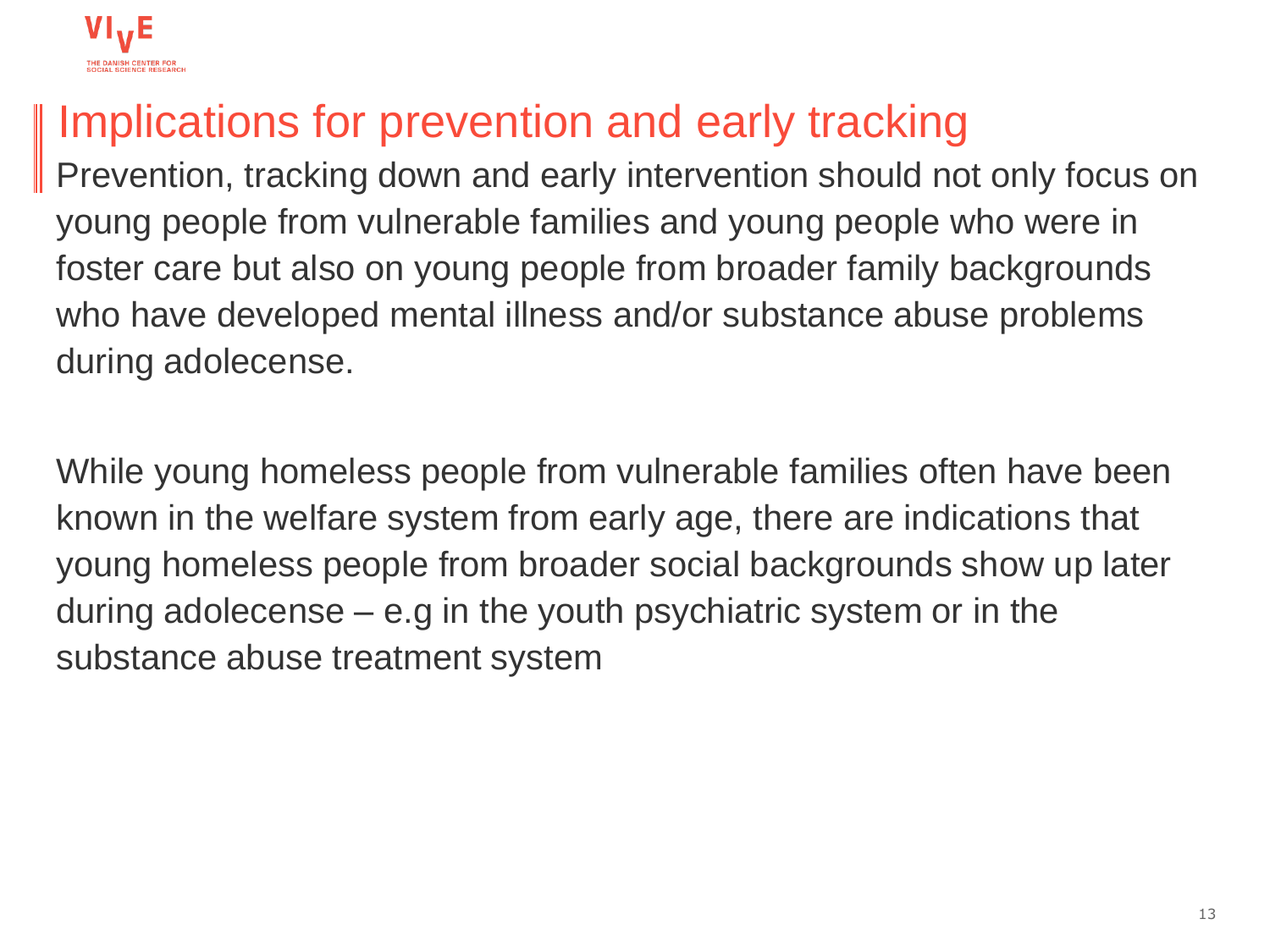

### Implications and interventions

When these young people are in a homelessness situation they all need housing and support solutions that can meet their often complex support needs

In Denmark we have good experiences with combinations of own independent housing with intensive support – whereas congregate housing/living together in common facilities is not an optimal solution for young people with complex support needs